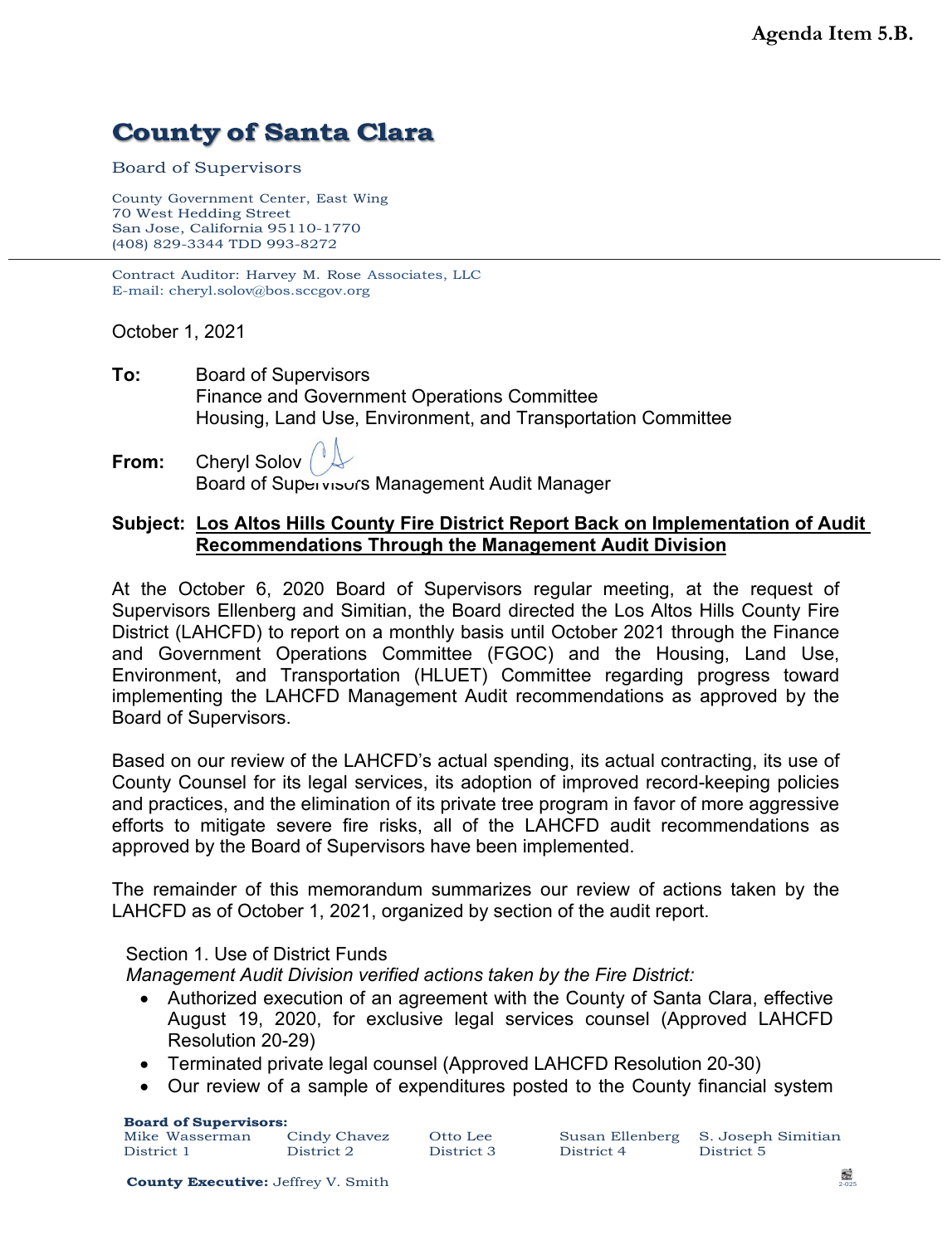through October 1, 2021 indicates that expenses relate to contractual agreements, which have been reviewed by County Counsel, for services pertaining to District functions and District-owned infrastructure. The District has fully addressed our findings and recommendations pertaining to use of its funds.

## Section 2. Use of District Funds for Private Tree Services

 *Management Audit Division verified actions taken by the Fire District:*

- Removed the dead/dying Eucalyptus tree removal program from the Fire District's website<https://www.lahcfd.org/programs-for-residents/>
- Our sample review of contract expenditures processed in FY 2020-21 through October 1, 2021 did not identify any expenditures for private tree services. The Fire District is providing brush chipping and defensible space services to the community through a contract with the non-profit Santa Clara County Fire Safe Council. The District has fully addressed our findings and recommendations pertaining to its previous private tree services.

## Section 3. Brown Act Compliance

 *Management Audit Division verified actions taken by the Fire District:*

- Authorized execution of an agreement with the County of Santa Clara, effective August 19, 2020, for exclusive legal services counsel (Approved LAHCFD Resolution 20-29)
- Terminated private legal counsel (Approved LAHCFD Resolution 20-30)
- County Counsel's provision of services to the Fire District have been confirmed to us by the County Counsel's Office
- Transferred District legal records in hardcopy files from private legal counsel to County Counsel; the District furnished records documenting the transfer of files. The District has fully implemented this recommendation.

Section 4. Fire Prevention Programs Are Not Aligned with Fire Risks  *Management Audit Division verified actions taken by the Fire District:*

> • Adopted revised Annex 4 to the Santa Clara County Wildfire Protection Plan and Addendum as the LAHCFD Community Wildfire Protection Plan (CWPP) (Approved LAHCFD Resolution 19-21). Based on our review of invoices, as previously noted, the Fire District is providing hazard-reduction services, such as brush chipping, through the Santa Clara County Fire Safe Council. Beyond this, the District has continued to focus on high-risk areas for mitigation efforts. The effort to target fuels along the Moody-El Monte evacuation route is exactly the sort of focused effort the audit team was hoping would come of the recommendation we made. As such, the District has fully implemented this recommendation.

Section 5. Fire District Compliance with State and Local Procurement Requirements  *Management Audit Division verified actions taken by the Fire District:*

• The previously mentioned changes provide for County Counsel to review and approve contracts as to form and legality.